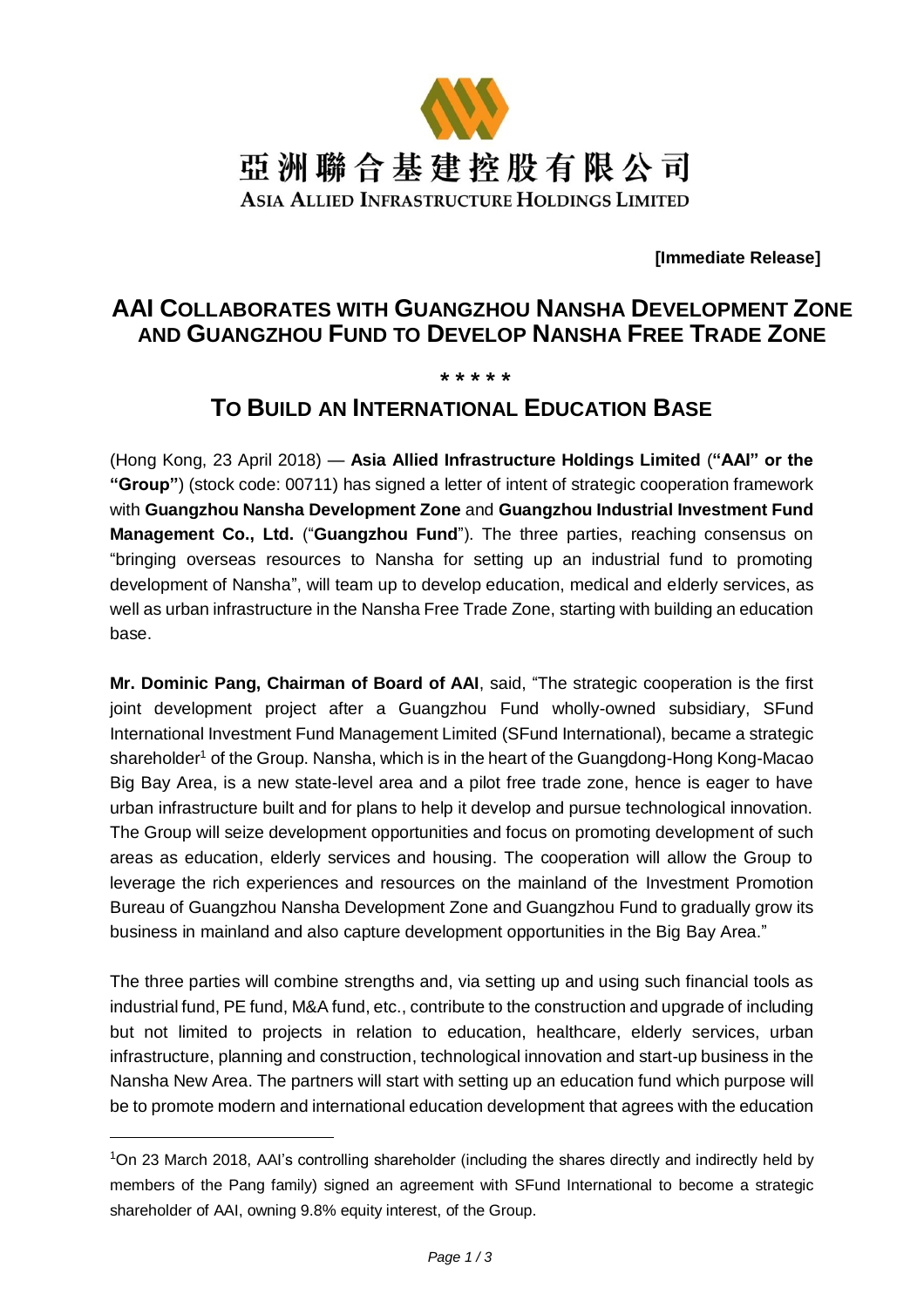#### *AAI COLLABORATES WITH GUANGZHOU NANSHA DEVELOPMENT ZONE AND GUANGZHOU FUND TO DEVELOP NANSHA FREE TRADE ZONE 23 April 2018*

plan of the Nansha New Area. The Group intends to introduce world renowned education institutes into the area, and adopting advanced operational and management concepts, work together with its partners on studying and devising a relevant plan for building an international education base in Nansha.

**Mr. Cai Chaolin, Secretary of the Municipal Committee Member of Guangzhou and Secretary of Nansha District**, said, "The report of the 19th National Congress of the Communist Party of China pointed out the need to grant greater autonomy in reform to free trade zones for exploring the feasibility of building free trade ports and developing the Guangzhou-Hong Kong-Macau Big Bay Area, and that will present Nansha with new historical development opportunities. Against this backdrop, Guangzhou Fund and AAI will embark on strategic cooperation on all aspects with Nansha, which is an important and timely move to take to greater depth the cooperation between Guangzhou and Hong Kong."

**Mr. Han Ying, Chairman of Guangzhou Fund**, said, "Guangzhou Fund will use its ability in integrating core business and financial resources, attracting financial and social capital, utilizing varies financial tools, and marry them with its international operational experience and edges to establish a RMB10 to 30 billion industrial fund by its subsidiary SFund International and related companies for providing professional financial services to the cooperative project."

- END –

## **Guangzhou Industrial Investment Fund Management Co., Ltd.**

Founded in 2013 and led and managed by the Guangzhou Municipal Government, Guangzhou Industrial Investment Fund Management Co., Ltd. is the first fund management company to obtain external AAA ranking in China, and also the first company in Guangdong Province to receive the highest ranking in the asset management category from Standard & Poor's and Fitch Group. It engages in such businesses as government fund management, private equity (PE) investment, venture capital (VC) and other finance platforms. Moreover, it has built a complete financial industrial chain that covers angel funds, VC investment, PRE-IPO, PIPE, M&A funds, urban development funds, government funds, Internet financing and fixed income, among other services. As at the end of 2017, it had contracted funds valued at RMB380 billion and actually managed funds worth RMB138 billion. SFUND International is the international investment and financing arm shrewd in innovation of Guangzhou Industrial Investment Fund Management Co., Ltd. and also a strategic shareholder holding 9.8% equity interests in AAI.

## **Asia Allied Infrastructure Holdings Limited (stock code: 00711.HK)**

Asia Allied Infrastructure Holdings Limited ("AAI") is listed on the Main Board of the Hong Kong Stock Exchange under stock code 00711. It is engaged in various businesses including construction engineering and management, property development, security services and property management. With Hong Kong as its business development base, AAI is also exploring development opportunities with Asia as the main focus, as well as in overseas markets. Its subsidiary "Chun Wo" is a renowned construction contractor and property